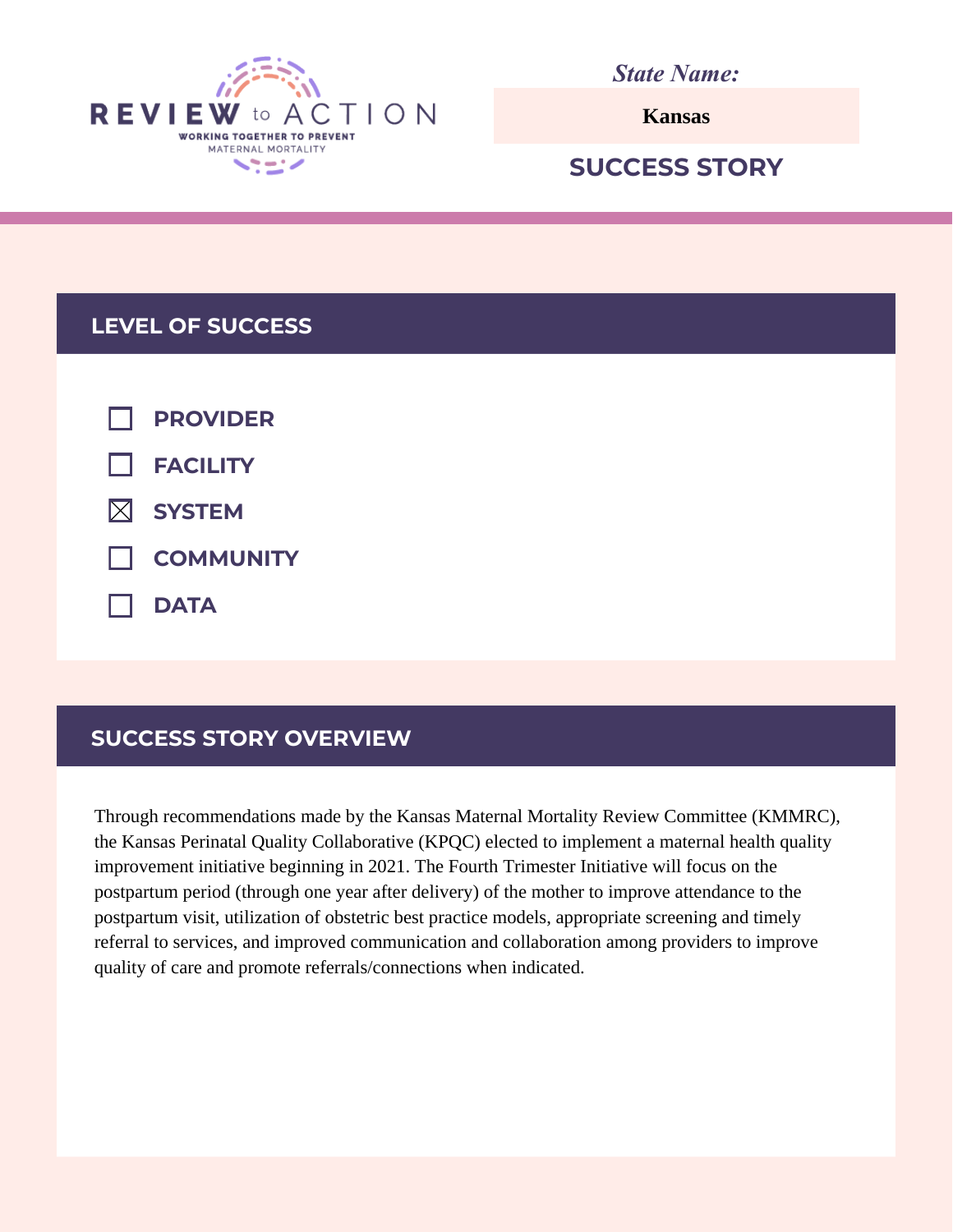## *State Name:*

**Kansas**

#### **THE CHALLENGE**

During the pregnancy associated death case reviews, many recommendations from the KMMRC related directly to improved screening, timely referral, and provider communication. Improved screening includes screening for chronic conditions, behavioral health conditions, and social determinants of health that could negatively impact health. There were also many recommendations for timely referral to a specialty physician as well as community resources based on negative medical and mental health outcomes for women in the state. Finally, during case reviews, gaps in care were identified that could be resolved with adequate communication and collaboration between the providers and health care team. Access to screening tools and more efficient ways of communicating and referring at the local level (provider to provider) would be beneficial.

**REVIEW** 

WORKING TOGETHER TO PREVEN

ACTION

#### **THE SOLUTION**

The Fourth Trimester Initiative will target birthing hospitals, primary care, public health, and community-based providers to enhance protocols for improved health during pregnancy through the first year postpartum. Focus will be on improving practices at birthing hospitals across the state beginning immediately after delivery through discharge. The initiative will also work with birthing hospitals to identify community partners to create a system of care for adequate referral to services for streamlined care coordination during the postpartum period. Specific KMMRC recommendations include: Comprehensive screening and referrals for services throughout prenatal care for tobacco, alcohol, and other substances; social determinants of health and social service connections; intimate partner violence; Timely and appropriate referrals to higher level of care when indicated; consultation with Maternal-Fetal Medicine or other subspecialists; Collaboration between specialists/subspecialists involved in patient care obstetrics; continuous involvement in patient care as needed; and Obstetric provider presence at emergency room visits with pregnant patients